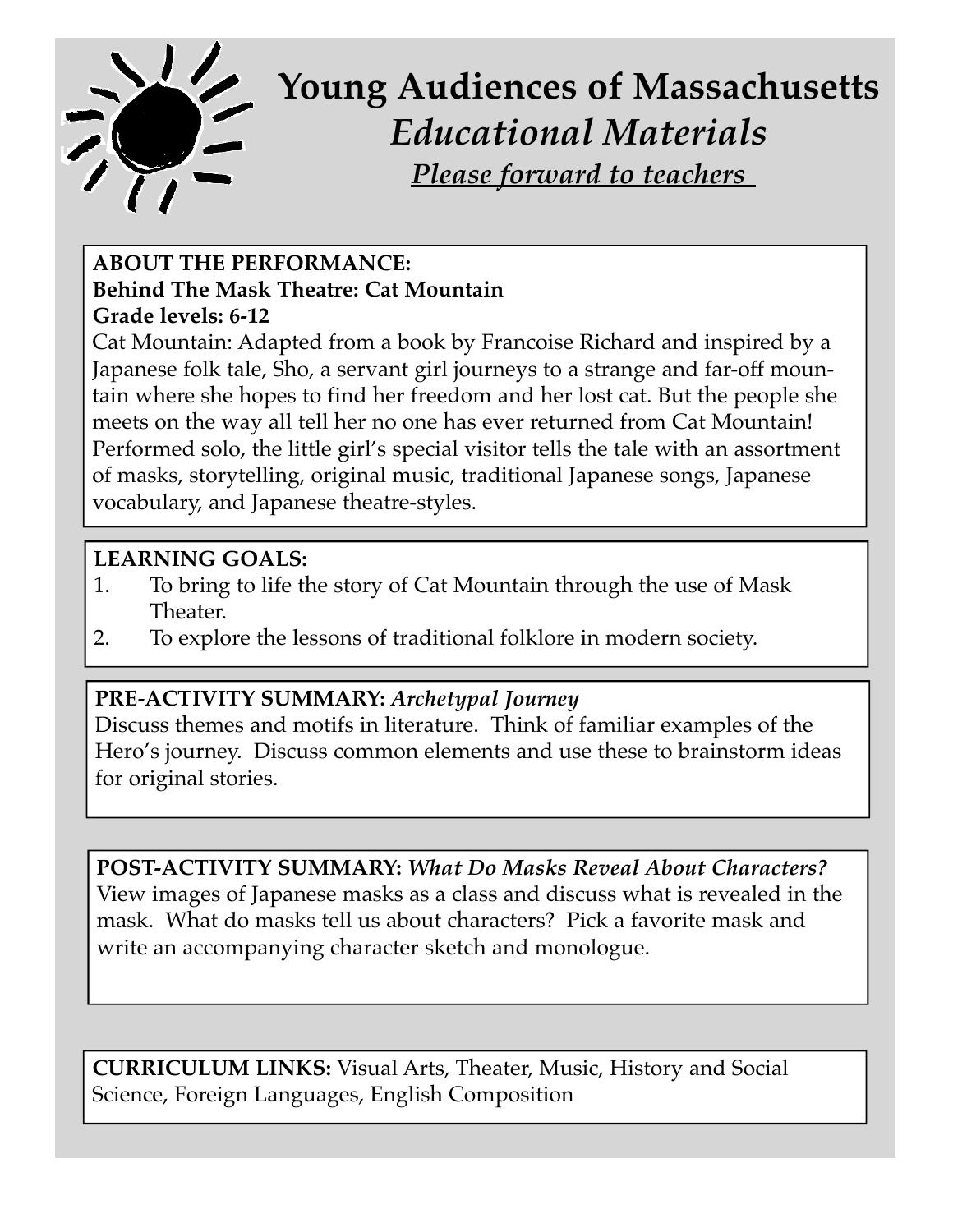# **PRE-ACTIVITY:** The Archetypal Journey

| <b>LEARNING GOAL:</b><br>To understand the structure<br>and elements of an arche-<br>typal journey myth. | STEP 1: Introduce or reinforce the concept of literary and<br>artistic themes and motifs. Ask students for examples of<br>patterns in familiar works of literature and visual art,<br>including the hero's journey. |
|----------------------------------------------------------------------------------------------------------|---------------------------------------------------------------------------------------------------------------------------------------------------------------------------------------------------------------------|
| <b>MATERIALS/PREPARATION:</b><br>Plain white paper and<br>drawing supplies.                              | <b>STEP 2: Discuss examples of the hero journey in literature</b><br>and film (e.g. Star Wars, Lord of the Rings). Consider start-<br>ing place, tests, and lessons learned in each story.                          |
| TIME: 1 hour                                                                                             | <b>STEP 3:</b> Have each group share their list with the class.<br>Which elements are shared by multiple stories? If one<br>group chose a story from another culture, are there cross-<br>cultural similarities?    |
|                                                                                                          | <b>STEP 4: Read heroic archetypal stories from other cultures</b><br>(see Resources). Outline the journey and pinpoint key<br>symbols in the work.                                                                  |
|                                                                                                          | <b>STEP 5:</b> In small groups, brainstorm ideas for a new hero's<br>journey story based on a culture of the students' choice or<br>changing one of the major elements of the hero's journey.                       |
|                                                                                                          |                                                                                                                                                                                                                     |

#### **EXTENSIONS:**

1. Use the ideas from the brainstorming session in class to compose original stories.

2. Research Carl Jung's concept of archetypes and discuss how his theories relate to the hero's journey.



Young Audiences of Massachusetts 255 Elm Street, Suite 302, Somerville, MA 02144 (617) 629-YAMA (9262) http://www.yamass.org

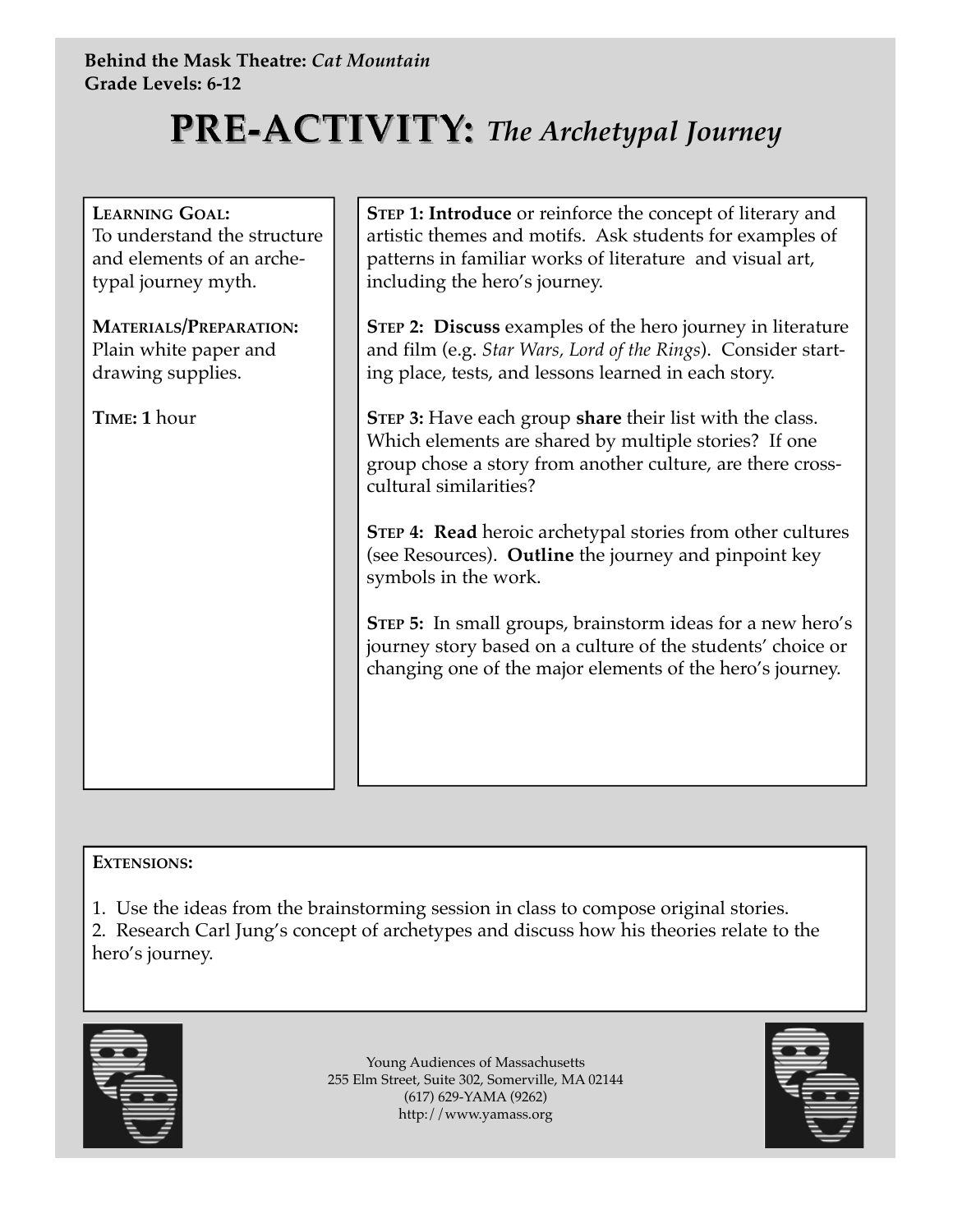#### **Behind the Mask Theatre:** *Cat Mountain* **Grade Levels: 6-12**

# **POST-ACTIVITY:** What Do Masks Reveal About

## *Characters?*

**LEARNING GOAL:** To explore the ways that masks can reveal personalities.

**MATERIALS/PREPARATION:** images of masks: http://library.thinkquest.org/05aug/00717/ pages/masks.html or http://www.prm.ox.ac.uk/nohmasks.html

**TIME:** 30-45 minutes

**GUIDELINES FOR DISCUSSION OF PERFORMANCE**

1. What did you notice in the performance? Tell me what you saw/ heard/ noticed. 2. What questions do you have after viewing the performance? What are you wondering about?

3. How did Sho's opinion of her master and herself change as her journey progressed?

**STEP 1: Choose** three or four images of masks. Present them to the class, either in a handout or projected on the wall, without any accompanying text.

**STEP 2: Discuss** with students what they notice about the masks. Focus on small details at first and then move on to comparisons and contrasts among the masks and feelings, ideas, or questions inspired by the masks.

**STEP 3: Pose** the question to the class: What do masks reveal about characters? Discuss what they might guess about the characters based on these masks.

**STEP 4: Choose** a mask either from *Cat Mountain* or the images viewed as the class. **Write** a character sketch and a monologues based on the mask.

**STEP 5: Read** the monologues aloud to the rest of the class.

#### **EXTENSIONS:**

1. Choose characters from literature and design a mask. Write an explanation of design choices to accompany the mask.

2. Explore the multiple meanings of the word 'mask' and the ways that people use masks. How do we hide our faces? What might we find 'behind the mask'?



Young Audiences of Massachusetts 255 Elm Street, Suite 302, Somerville, MA 02144 (617) 629-YAMA (9262) http://www.yamass.org

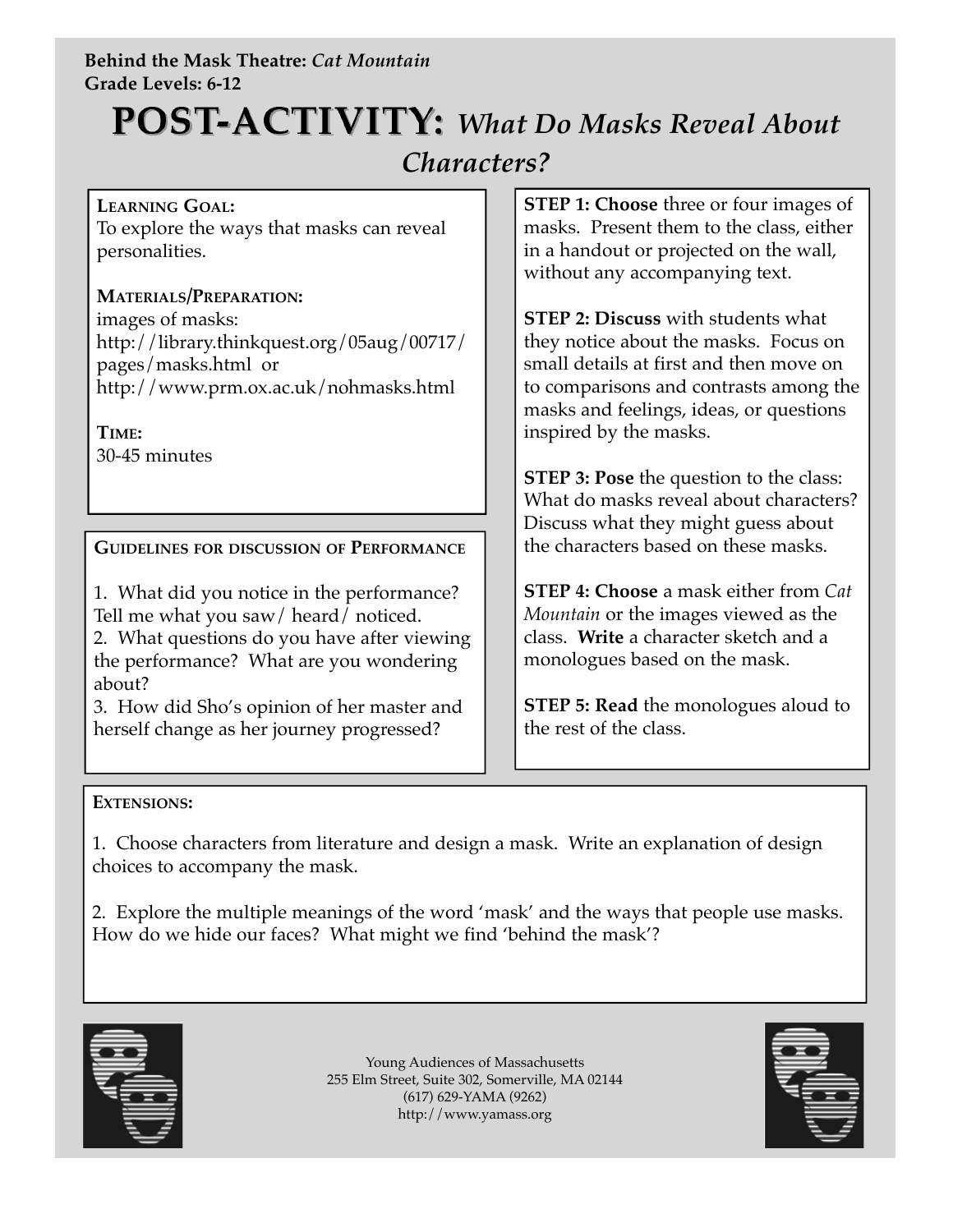#### **Behind the Mask Theatre:** *Cat Mountain* **Grade Levels: 6-12**

#### **VOCABULARY:**

O yasumi nasai - Sweet dreams Oishi-so - Delicious Sumimasen - I am sorry Kio-tsu-kete - Safe journey Konnichi-wa? - How are you? Gomen kudasai?- May I come in? Konban-wa minasan - Good evening, everyone

#### **RESOURCES:**

Irvine, Gregory (1994) "Japanese Masks: Ritual and Drama". In: Mack, John (ed.) (1994) Masks. The Art of Expression. London: British Museum Press. pp.130-150.

- Jung, Carl. (1981). *The Archetypes and the Collective Unconscious.* Princeton University Press: Princeton, NJ.
- Waley, Arthur (1921; 1965 4th impr.) The No Plays of Japan. [With letters by Oswald Sickert] London: George Allen and Unwin Ltd.

http://www.ilhawaii.net/~stony/loreindx.html

http://www.sacred-texts.com/nam/index.htm

#### **ABOUT THE PERFORMERS:**

Founded in 1990 by Eric Bornstein, Behind the Mask Theatre brings diverse international folklore to life through the magic of Mask Theater, original music, and dance. Based in New England, the performers each bring unique skills to the troupe. Mr. Bornstein has studied mask making with prominent masters in Bali and Italy. His masks have appeared at The Isabella Stewart Gardner Museum, The Fuller Craft Museum, Boston Lyric Opera, and Boston Ballet II; the troupe has performed at the Museum of Fine Arts Boston, King Richard's Faire, and Christmas/Summer Revels. This show also highlights actor Hanna Barth, stilter/clown Barbara Michaels, and ritual artist Katja Esser. For more information on Behind the Mask Theatre, please consult the web site: www.behindthemask.org.

#### **ABOUT YOUNG AUDIENCES:**

Young Audiences of Massachusetts (YA) is the oldest, largest and most utilized arts-ineducation organization in the state and one of the largest in a national network of 33 chapters. For over 45 years, YA has distinguished itself as the vital link between Massachusetts schoolchildren (K-12) and more than 95 of the region's most accomplished actors, dancers, singers, musicians, and storytellers. Its 36 ensembles offer 57 interactive arts programs that represent a range of cultures, historical periods and artistic disciplines. YA is unique in its flexibility to offer interactive performances, tailor-made residencies, workshops, teacher-training, curriculum planning and multi-year projects. All programs include educational materials and satisfy local, state and/or federal arts education standards.

> Young Audiences of Massachusetts 255 Elm Street, Suite 302, Somerville, MA 02144 (617) 629-YAMA (9262) http://www.yamass.org